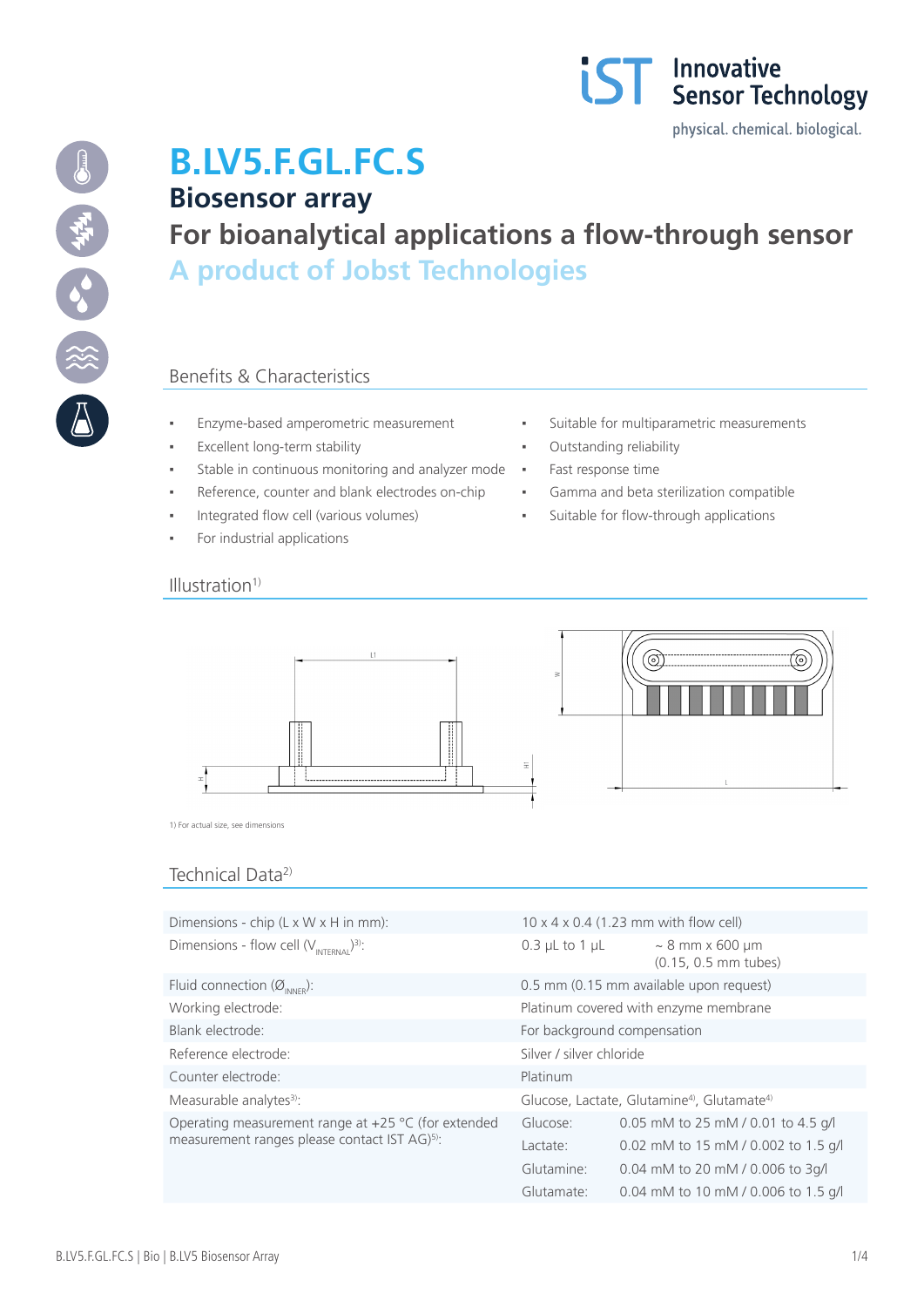

physical. chemical. biological.



|                                                            | Sensitivity increases upon radiation; lactate sensors life<br>time is reduced<br>Initial bioburden $<$ 1 cfu per sensor |
|------------------------------------------------------------|-------------------------------------------------------------------------------------------------------------------------|
| Time to first measurement after storage at $+37$ °C:       | $\sim$ 15 min                                                                                                           |
| Time response $(t_{\alpha} \% )$ at +37 °C <sup>5)</sup> : | $<$ 25 s                                                                                                                |
| Temperature influence:                                     | $\sim$ 3.5 %/°C                                                                                                         |
| Storage conditions:                                        | +4 $\degree$ C to +35 $\degree$ C, desiccated                                                                           |
| Shelf life:                                                | > 6 months (at recommended storage conditions)                                                                          |
| Operational life time <sup>6</sup> :                       | > 2 weeks continuous operation<br>> 4 weeks in analyzer mode                                                            |
| Flow cell pressure drop:                                   | $\sim$ 700 µl/min/bar (with a 1 µl flow cell)                                                                           |

Sterilization: Beta or gamma sterilization is possible (25 kGy typical)

2) All performance data was obtained using an acetate buffer. For more information about medium composition please contact IST AG

3) Larger cell volumes available upon request

4) Upon request

5) Parameters may vary depending on the medium type

6) Limited by lactate sensor; may decrease by higher analyte concentration and / or less dissolved oxygen in medium

#### Product Photo





Sensor only **Packaged sensor**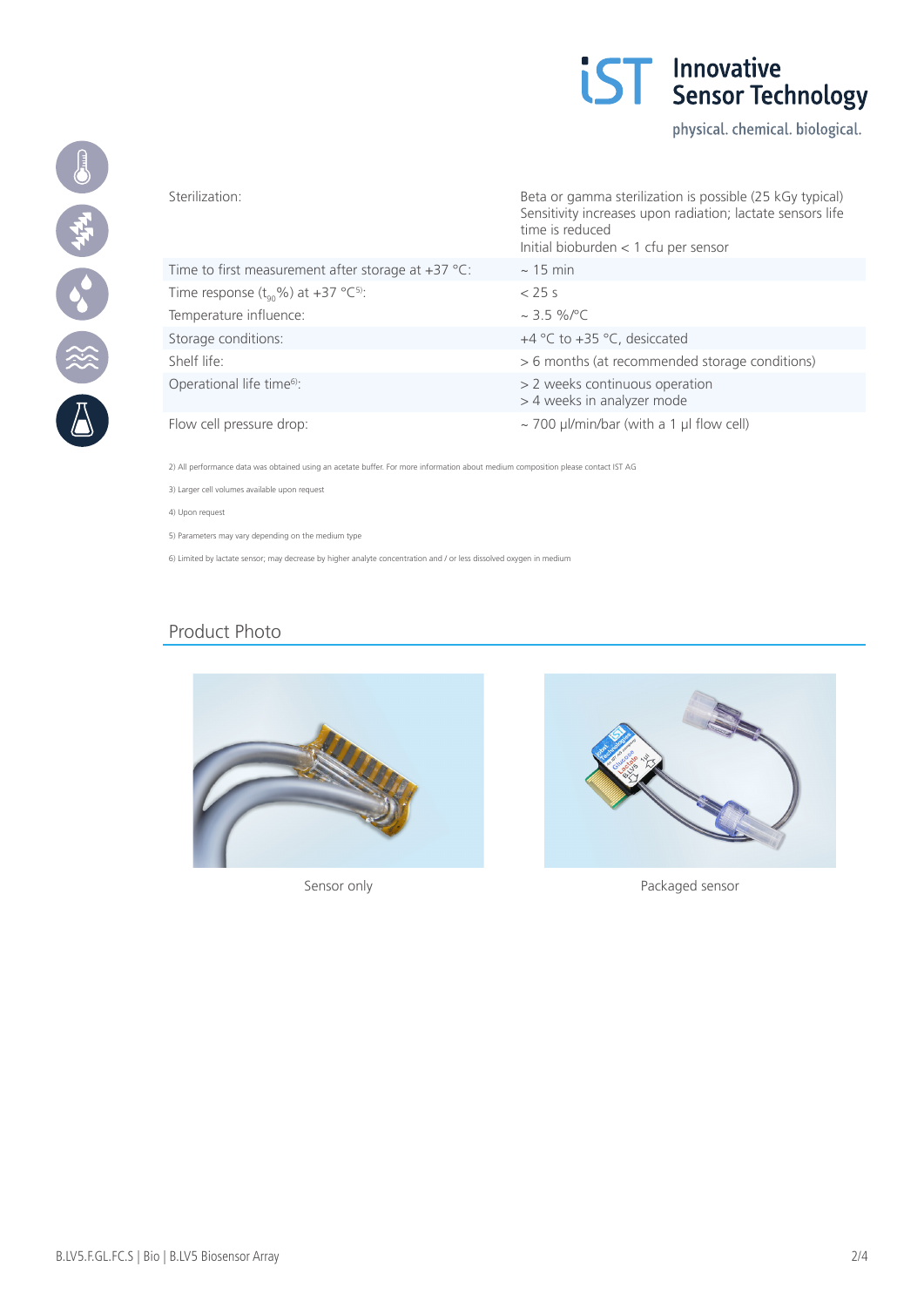

physical. chemical. biological.

#### Pin Assignment<sup>7)</sup>

19 中午 38 後



7) Customer specific pin assignment upon request

#### Packaged Sensor

Innovative Sensor Technology IST AG offers a highly robust packaged version of the LV5 sensor for easy mounting and testing.